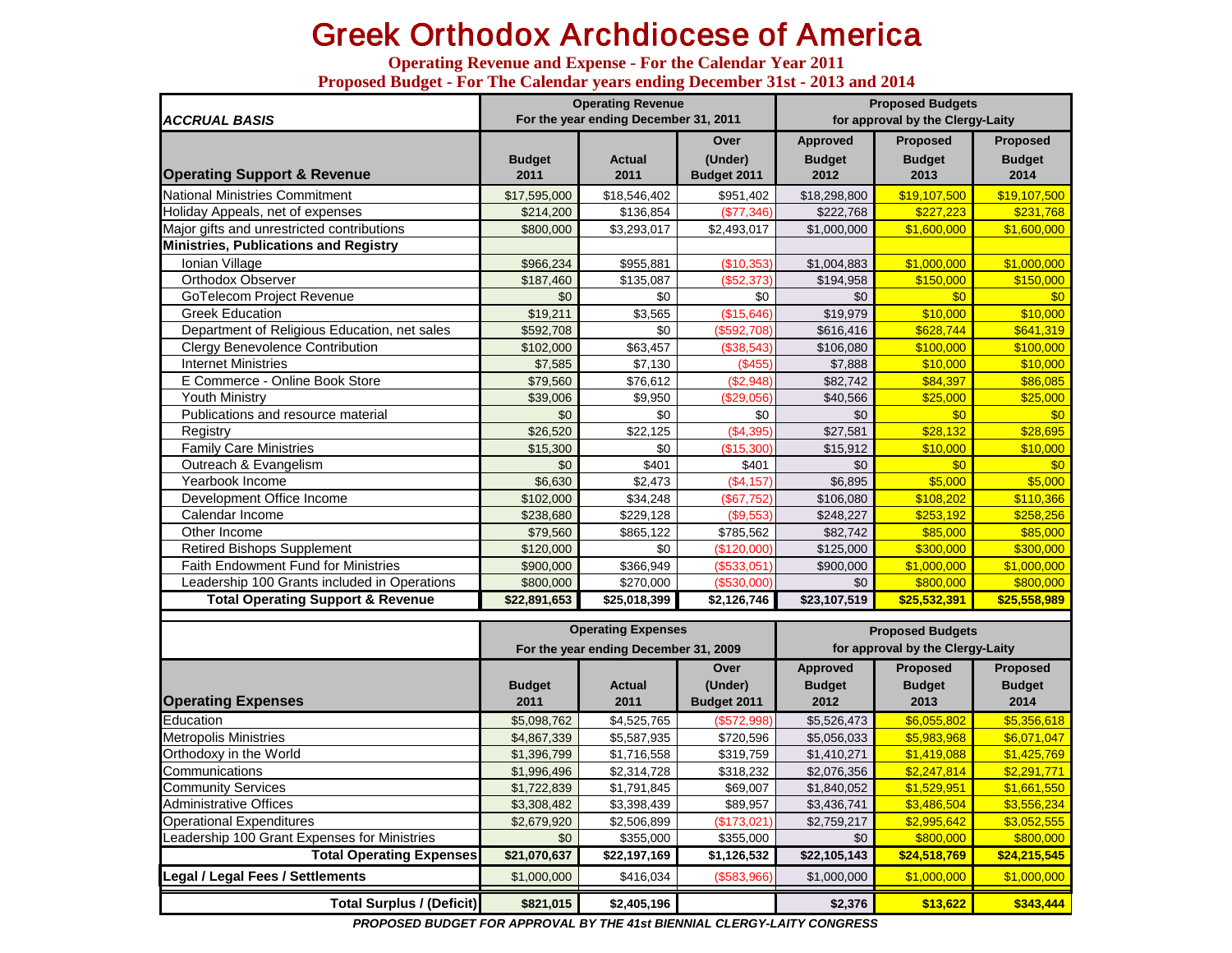| <b>Education</b>                        | <b>Budget</b><br>2011 | <b>Actual</b><br>2011 | Over<br>(Under)<br>Budget 2011 | <b>Approved</b><br><b>Budget</b><br>2012 | <b>Proposed</b><br><b>Budget</b><br>2013 | <b>Proposed</b><br><b>Budget</b><br>2014 |
|-----------------------------------------|-----------------------|-----------------------|--------------------------------|------------------------------------------|------------------------------------------|------------------------------------------|
| <b>Holy Cross Theological School</b>    | \$1,350,000           | \$1,350,000           | \$0                            | \$1,500,000                              | \$1,500,000                              | \$1,500,000                              |
| <b>Greek Education &amp; Culture***</b> | \$467,282             | \$423,265             | (\$44,017)                     | \$485,974                                | \$495,693                                | \$505,607                                |
| <b>Marriage &amp; Family</b>            | \$185,640             | \$79,285              | (\$106,355)                    | \$193,066                                | \$196,927                                | \$200,865                                |
| Dept of Religious Education*            | \$774,384             | \$359,961             | (\$414, 423)                   | \$805,359                                | \$821,467                                | \$837,896                                |
| Youth Ministry**                        | \$594,048             | \$536,622             | (\$57,426)                     | \$617,810                                | \$640,166                                | \$652,969                                |
| <b>Ionian Village</b>                   | \$1,071,408           | \$1,286,552           | \$215,144                      | \$1,114,264                              | \$1,136,550                              | \$1,159,281                              |
| <b>Faith Endowment Grants***</b>        | \$56,000              | \$303,744             | \$247,744                      | \$60,000                                 | \$500,000                                | \$500,000                                |
| Ionian Village - Improvements           | \$600,000             | \$186,335             | (\$413,665)                    | \$750,000                                | \$765,000                                | \$0                                      |
| Total                                   | \$5,098,762           | \$4,525,765           | (\$572,998)                    | \$5,526,473                              | \$6,055,802                              | \$5,356,618                              |

*\*Dept. of Religious Education Expenses (DRE) combined with direct expenses paid by DRE Boston Office.*

*\*\*Youth Ministry includes an increase to \$35,000 deduction for each Metropolis Youth Director.*

*\*\*\*Faith Grants for Ionian Village Scholarships and Greek Education*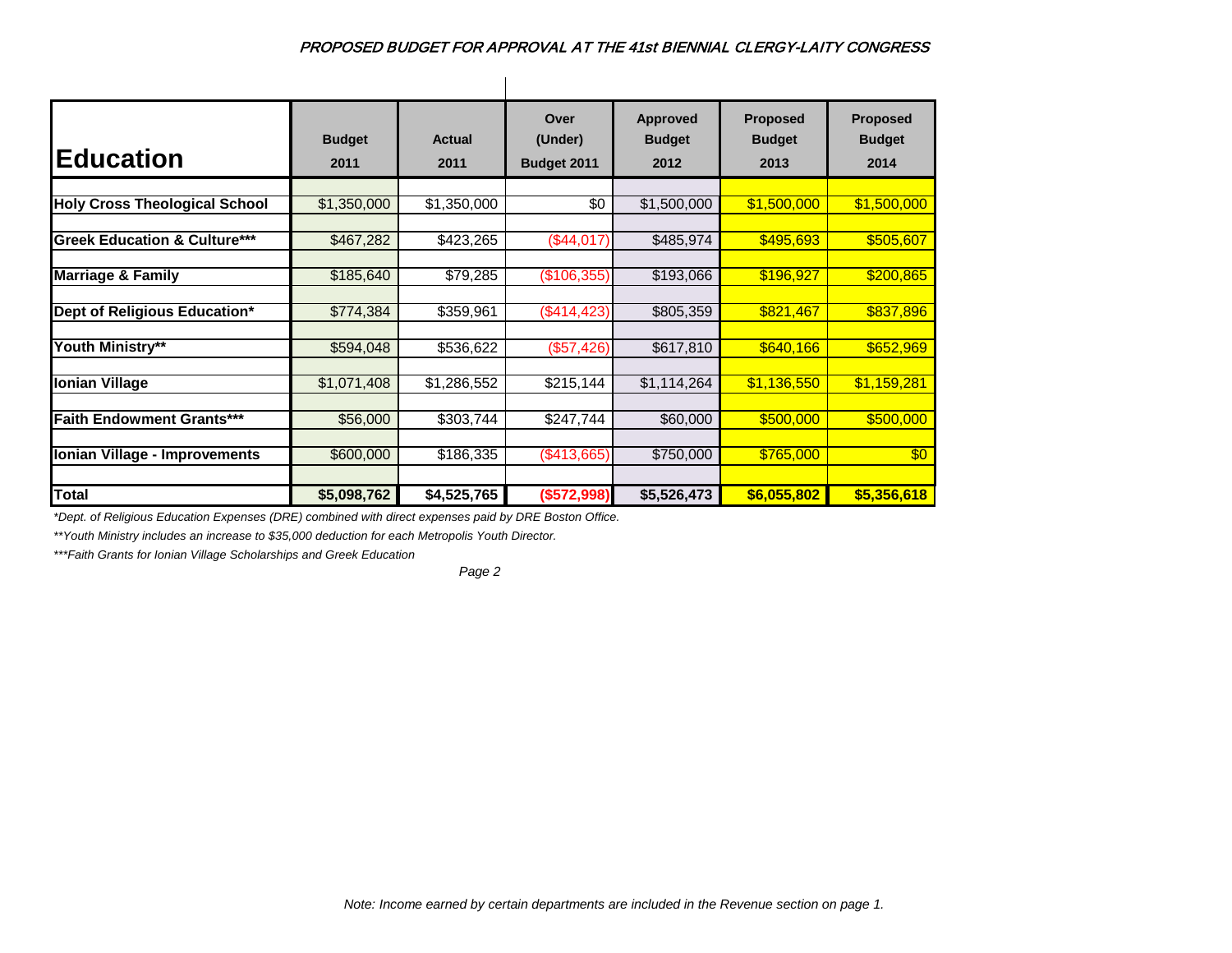|                                    |               |               | Over        | <b>Approved</b> | <b>Proposed</b> | Proposed      |
|------------------------------------|---------------|---------------|-------------|-----------------|-----------------|---------------|
|                                    | <b>Budget</b> | <b>Actual</b> | (Under)     | <b>Budget</b>   | <b>Budget</b>   | <b>Budget</b> |
| <b>Metropolis Ministries</b>       | 2011          | 2011          | Budget 2011 | 2012            | 2013            | 2014          |
|                                    |               |               |             |                 |                 |               |
| <b>Archdiocesan District</b>       | \$627,708     | \$611,197     | (\$16,511)  | \$652,816       | \$665,873       | \$679,190     |
| <b>Metropolis of New Jersey</b>    | \$550,657     | \$526,533     | (\$24, 125) | \$572,683       | \$584,137       | \$595,820     |
|                                    |               |               |             |                 |                 |               |
| <b>Metropolis of Chicago</b>       | \$683,354     | \$611,161     | (\$72,193)  | \$710,688       | \$724,902       | \$739,400     |
| <b>Metropolis of Boston</b>        | \$442,961     | \$363,298     | (\$79,662)  | \$460,679       | \$469,892       | \$479,290     |
|                                    |               |               |             |                 |                 |               |
| <b>Metropolis of San Francisco</b> | \$471,750     | \$481,372     | \$9,622     | \$490,620       | \$500,432       | \$510,441     |
|                                    |               |               |             |                 |                 |               |
| <b>Metropolis of Atlanta</b>       | \$573,842     | \$603,629     | \$29,787    | \$596,795       | \$608,731       | \$620,906     |
| <b>Metropolis of Pittsburgh</b>    | \$425,000     | \$504,790     | \$79,790    | \$440,000       | \$440,000       | \$440,000     |
| <b>Metropolis of Detroit</b>       | \$425,000     | \$419,589     | (\$5,411)   | \$440,000       | \$440,000       | \$440,000     |
| <b>Metropolis of Denver</b>        | \$425,000     | \$463,547     | \$38,547    | \$440,000       | \$440,000       | \$440,000     |
| <b>Metropolis's Bonus Payouts</b>  | \$0           | \$453,457     | \$453,457   | \$0             | \$460,000       | \$470,000     |
| <b>Metropolis Pension Expense</b>  | \$0           | \$231,100     | \$231,100   | \$0             | \$350,000       | \$350,000     |
| <b>Retired Bishops</b>             | \$242,067     | \$318,262     | \$76,194    | \$251,750       | \$300,000       | \$306,000     |
| <b>Total</b>                       | \$4,867,339   | \$5,587,935   | \$720,596   | \$5,056,033     | \$5,983,968     | \$6,071,047   |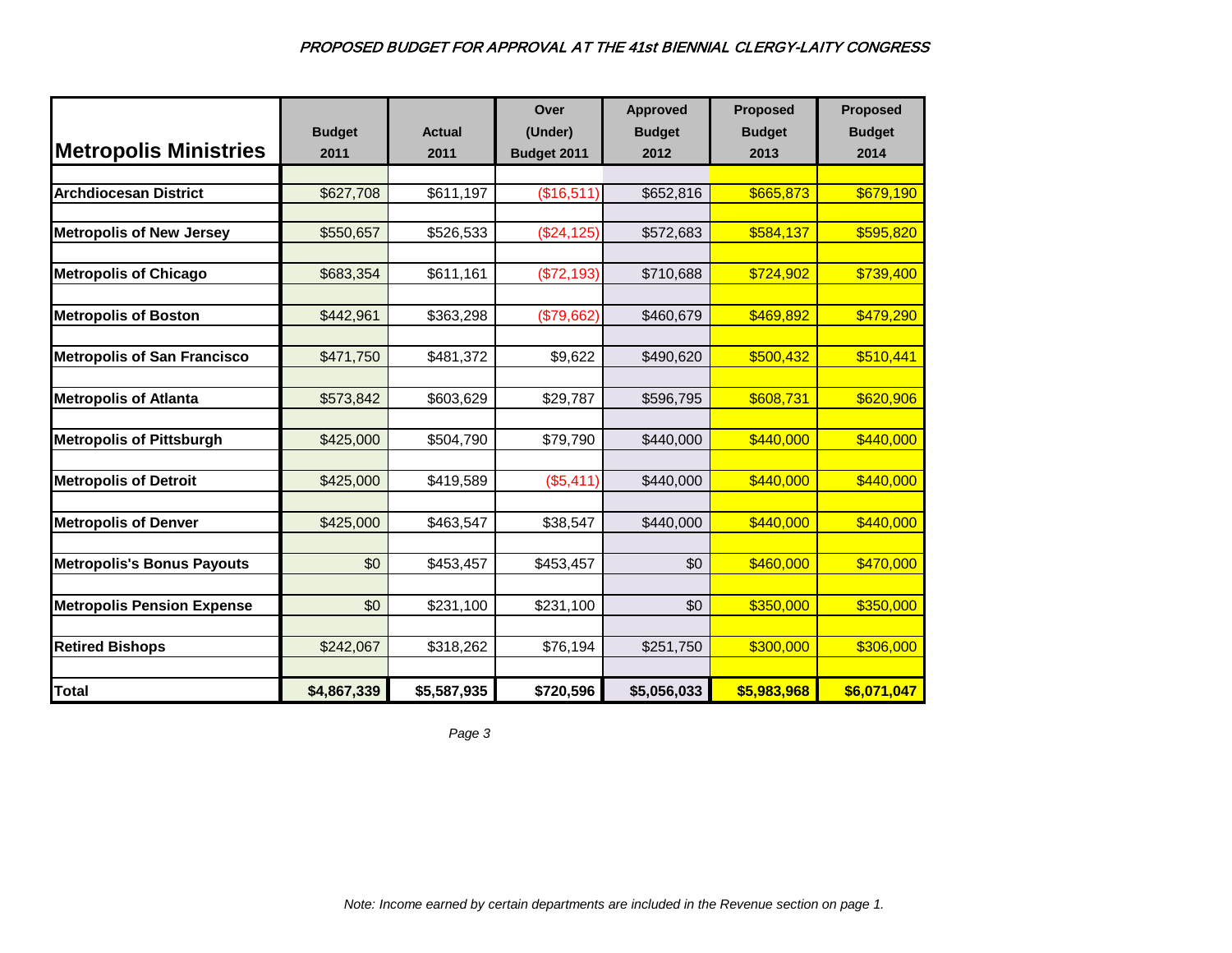|                                        |               |                        | Over               | <b>Approved</b> | <b>Proposed</b> | <b>Proposed</b> |
|----------------------------------------|---------------|------------------------|--------------------|-----------------|-----------------|-----------------|
|                                        | <b>Budget</b> | Actual                 | (Under)            | <b>Budget</b>   | <b>Budget</b>   | <b>Budget</b>   |
| <b>Orthodoxy in the World</b>          | 2011          | 2011                   | <b>Budget 2011</b> | 2012            | 2013            | 2014            |
|                                        |               |                        |                    |                 |                 |                 |
| <b>Ecumenical Patriarchate</b>         | \$1,000,000   | $\overline{1,000,000}$ | \$0                | \$1,000,000     | \$1,000,000     | \$1,000,000     |
|                                        |               |                        |                    |                 |                 |                 |
| <b>Orthodox Missions Center</b>        | \$60,000      | \$60,000               | \$0                | \$60,000        | \$60,000        | \$60,000        |
|                                        |               |                        |                    |                 |                 |                 |
| <b>Support to Religious Affiliates</b> | \$21,860      | \$20,912               | (\$948)            | \$22,734        | \$25,000        | \$25,000        |
|                                        |               |                        |                    |                 |                 |                 |
| <b>Ecumenical Office*</b>              | \$314,939     | \$635,646              | \$320,706          | \$327,537       | \$334,088       | \$340,769       |
|                                        |               |                        |                    |                 |                 |                 |
| <b>Total</b>                           | \$1,396,799   | \$1,716,558            | \$319,759          | \$1,410,271     | \$1,419,088     | \$1,425,769     |

*\*Includes Expenses incurred by the Archdiocese for the Assembly of Bishops. Income was received to offset a portion of these expenses and is included in Unrestricted I*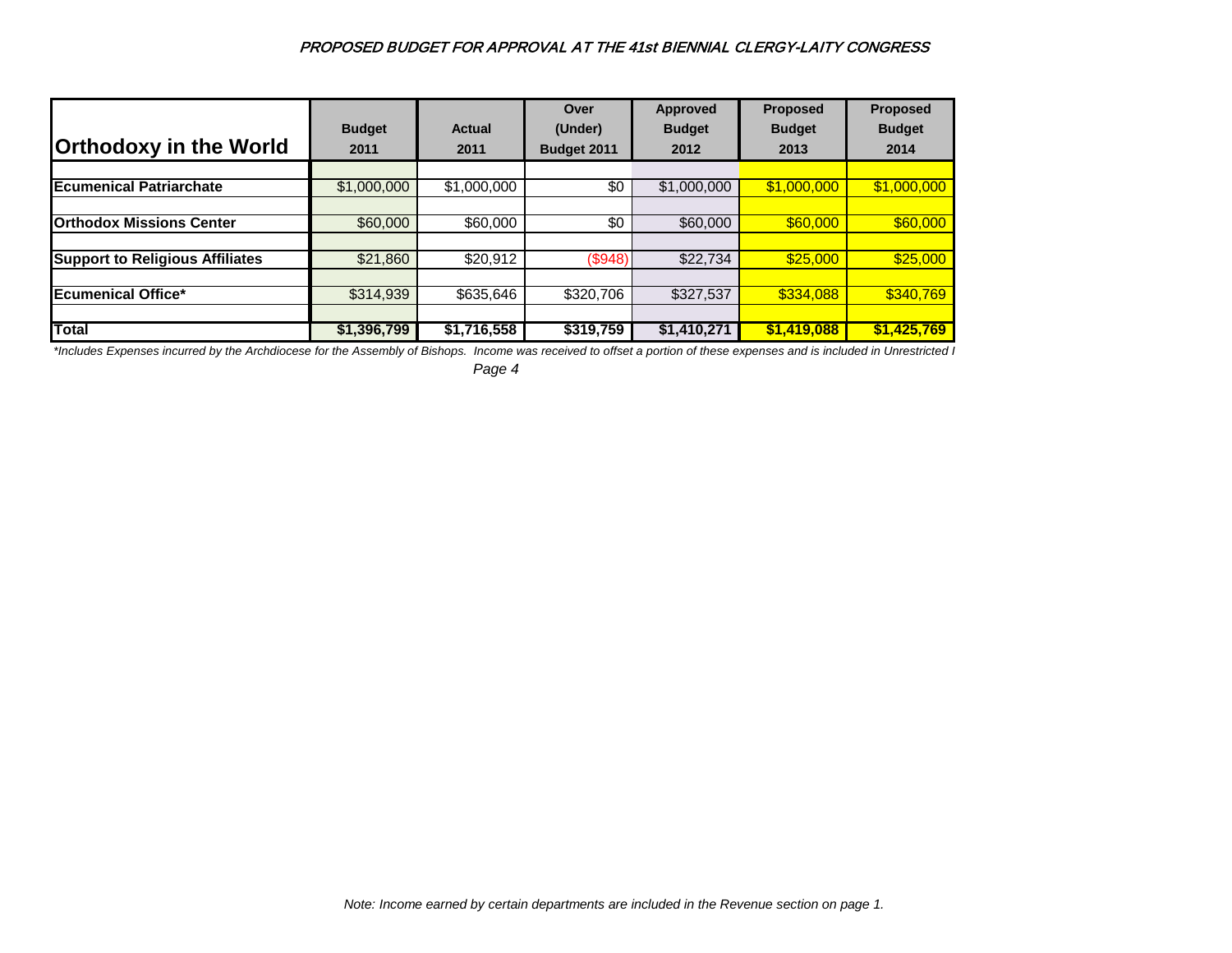|                                       |               |               | Over               | <b>Approved</b> | <b>Proposed</b> | <b>Proposed</b> |
|---------------------------------------|---------------|---------------|--------------------|-----------------|-----------------|-----------------|
|                                       | <b>Budget</b> | <b>Actual</b> | (Under)            | <b>Budget</b>   | <b>Budget</b>   | <b>Budget</b>   |
| <b>Communications</b>                 | 2011          | 2011          | <b>Budget 2011</b> | 2012            | 2013            | 2014            |
|                                       |               |               |                    |                 |                 |                 |
| <b>Public Affairs &amp; Relations</b> | \$166,616     | \$222,499     | \$55,883           | \$173,281       | \$225,000       | \$229,500       |
|                                       |               |               |                    |                 |                 |                 |
| <b>Communications</b>                 | \$424,320     | \$573,377     | \$149.057          | \$441.293       | \$550,000       | \$560,000       |
|                                       |               |               |                    |                 |                 |                 |
| <b>Internet Ministries</b>            | \$318,240     | \$360,495     | \$42,255           | \$330,970       | \$337,589       | \$344,341       |
|                                       |               |               |                    |                 |                 |                 |
| <b>G.O. Telecommunications</b>        | \$212,160     | \$188,914     | (\$23,246)         | \$220,646       | \$225,059       | \$229,561       |
|                                       |               |               |                    |                 |                 |                 |
| <b>Orthodox Observer (Note 1)</b>     | \$875,160     | \$969,442     | \$94,282           | \$910,166       | \$910,166       | \$928,369       |
|                                       |               |               |                    |                 |                 |                 |
| Total                                 | \$1,996,496   | \$2,314,728   | \$318,232          | \$2,076,356     | \$2,247,814     | \$2,291,771     |

*Note 1: Proposed Budgets are based on 11 issues per calendar year 8 issues in the calendar year 2011 and 2012*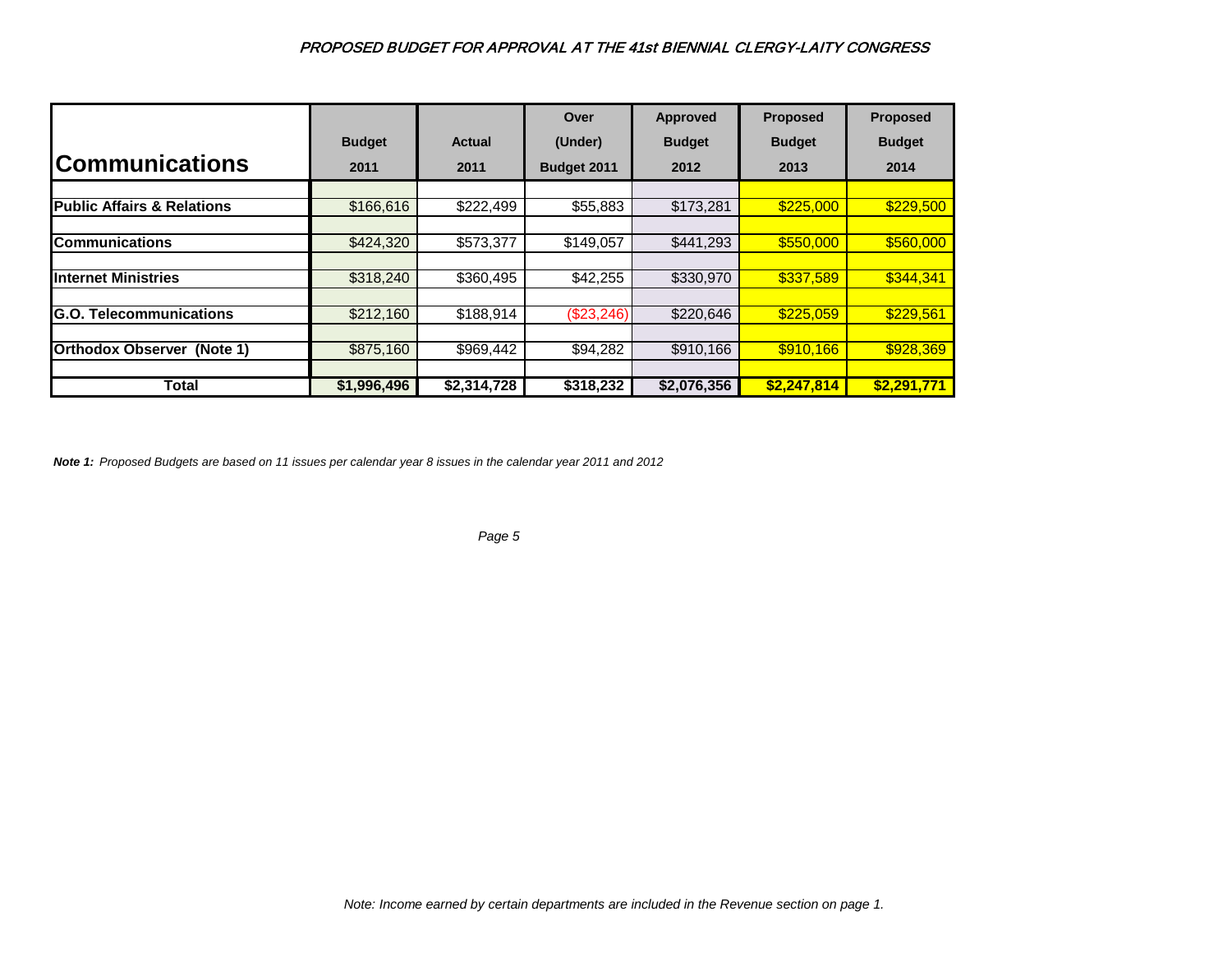|                                            | <b>Budget</b> | <b>Actual</b> | Over<br>(Under)      | <b>Approved</b><br><b>Budget</b> | <b>Proposed</b><br><b>Budget</b> | <b>Proposed</b><br><b>Budget</b> |
|--------------------------------------------|---------------|---------------|----------------------|----------------------------------|----------------------------------|----------------------------------|
| <b>Community Services</b>                  | 2011          | 2011          | Budget 2011          | 2012                             | 2013                             | 2014                             |
|                                            |               |               |                      |                                  |                                  |                                  |
| <b>Stewardship Ministry</b>                | \$318,240     | \$270,276     | (\$47,964)           | \$330,970                        | \$450,000                        | \$460,000                        |
| <b>Department of Philanthropy</b>          | \$207,631     | \$33,309      | (\$174,322)          | \$215,936                        | $\overline{60}$                  | \$0                              |
| <b>Development Office</b>                  | \$291,720     | \$301,664     | \$9,944              | \$303,389                        | \$200,000                        | \$204,000                        |
| <b>Outreach &amp; Evangelism</b>           | \$185,640     | \$162,982     | (\$22,658)           | \$193,066                        | \$196,927                        | \$200,865                        |
| <b>Registry</b>                            | \$119,660     | \$166,269     | \$46,609             | \$124,447                        | \$126,936                        | \$129,474                        |
| <b>Clergy Laity Congress, net</b>          | \$0           | \$0           | \$0                  | \$50,000                         | $\sqrt[6]{30}$                   | \$100,000                        |
| <b>Archive Center</b>                      | \$138,227     | \$112,974     | (\$25,254)           | \$143,756                        | \$146,632                        | \$149,564                        |
| <b>Clergy Assistance &amp; Benevolence</b> | \$132,600     | \$208,183     | $\overline{$75,583}$ | \$137,904                        | \$140,662                        | \$143,475                        |
| <b>Family Care Ministries</b>              | \$79,560      | \$189,404     | \$109,844            | \$82,742                         | \$84,397                         | \$86,085                         |
| <b>E Commerce - Online Book Store</b>      | \$79,560      | \$160,136     | \$80,576             | \$82,742                         | \$84,397                         | \$86,085                         |
| <b>Church and Society</b>                  | \$170,000     | \$186,648     | \$16,648             | \$175,100                        | \$100,000                        | \$102,000                        |
| Total                                      | \$1,722,839   | \$1,791,845   | \$69,007             | \$1,840,052                      | \$1,529,951                      | \$1,661,550                      |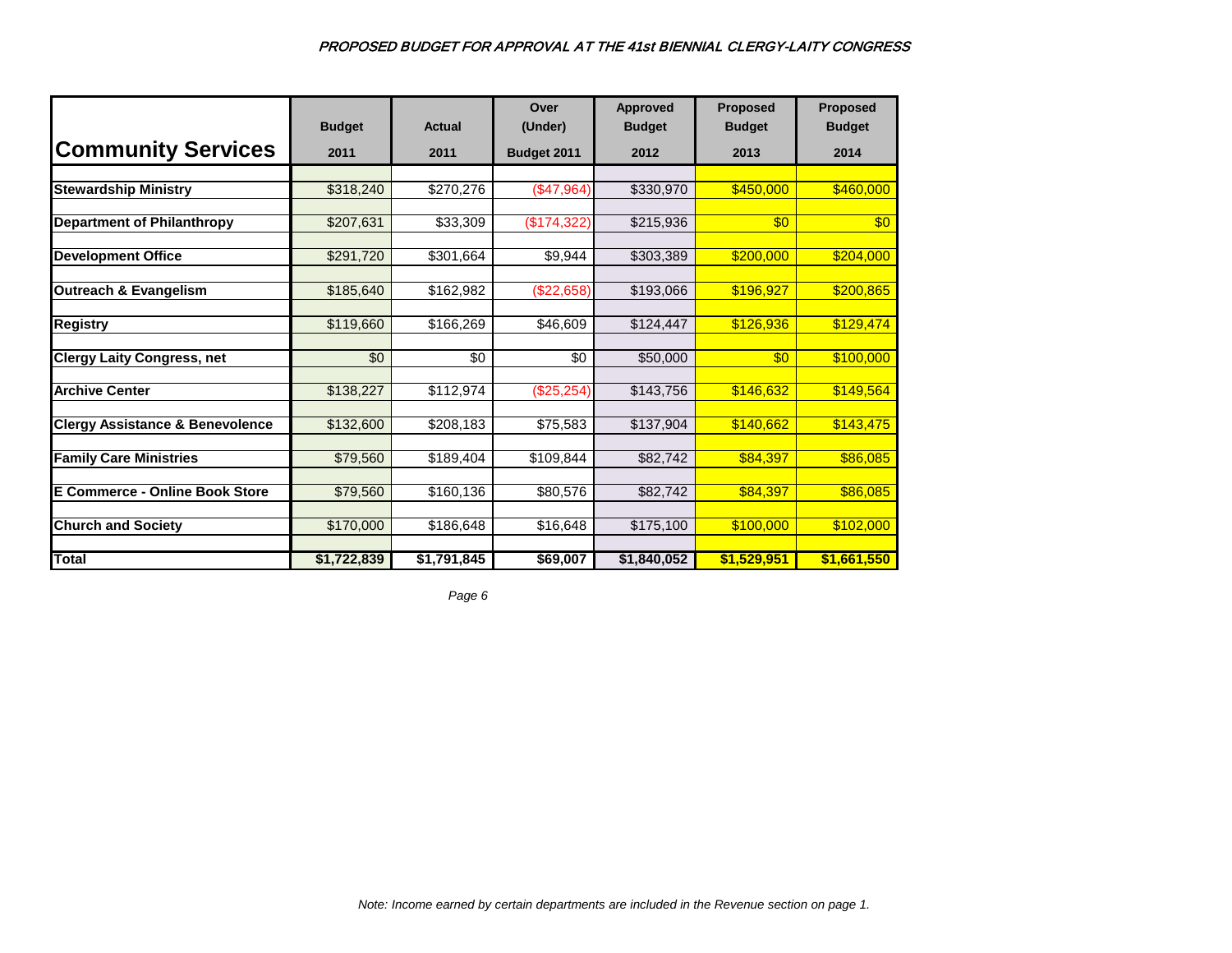|                                       |               |             | Over          | <b>Approved</b> | <b>Proposed</b> | <b>Proposed</b> |
|---------------------------------------|---------------|-------------|---------------|-----------------|-----------------|-----------------|
|                                       | <b>Budget</b> | Actual      | (Under)       | <b>Budget</b>   | <b>Budget</b>   | <b>Budget</b>   |
| <b>Administrative Offices</b>         | 2011          | 2011        | Budget 2011   | 2012            | 2013            | 2014            |
|                                       |               |             |               |                 |                 |                 |
| <b>Office of the Archbishop</b>       | \$822,120     | \$938,529   | \$116,409     | \$855,005       | \$872,105       | \$889,547       |
|                                       |               |             |               |                 |                 |                 |
| Office of the Chief Secretary (Synod) | \$243,984     | \$179,181   | (\$64,803)    | \$253,743       | \$258,818       | \$263,995       |
|                                       |               |             |               |                 |                 |                 |
| <b>Department of Correspondence</b>   | \$209,722     | \$238,320   | \$28,598      | \$218,111       | \$222,473       | \$226,923       |
|                                       |               |             |               |                 |                 |                 |
| <b>Office of Administration</b>       | \$424,320     | \$505,311   | \$80,991      | \$441,293       | \$450,119       | \$459,121       |
|                                       |               |             |               |                 |                 |                 |
| <b>Office of the Chancellor</b>       | \$360,672     | \$262,440   | (\$98,232)    | \$375,099       | \$382,601       | \$390,253       |
|                                       |               |             |               |                 |                 |                 |
| <b>Department of Finance, net</b>     | \$350,064     | \$347,220   | (\$2,844)     | \$364,067       | \$371,348       | \$378,775       |
| <b>Information Technology</b>         | \$795,600     | \$693,711   | $(\$101,889)$ | \$827,424       | \$825,000       | \$841,500       |
|                                       |               |             |               |                 |                 |                 |
| <b>Office of Internal Assessment</b>  |               |             |               |                 |                 |                 |
| and Evaluation                        | \$102,000     | \$233,728   | \$131,728     | \$102,000       | \$104,040       | \$106,121       |
|                                       |               |             |               |                 |                 |                 |
| <b>Total</b>                          | \$3,308,482   | \$3,398,439 | \$89,957      | \$3,436,741     | \$3,486,504     | \$3,556,234     |